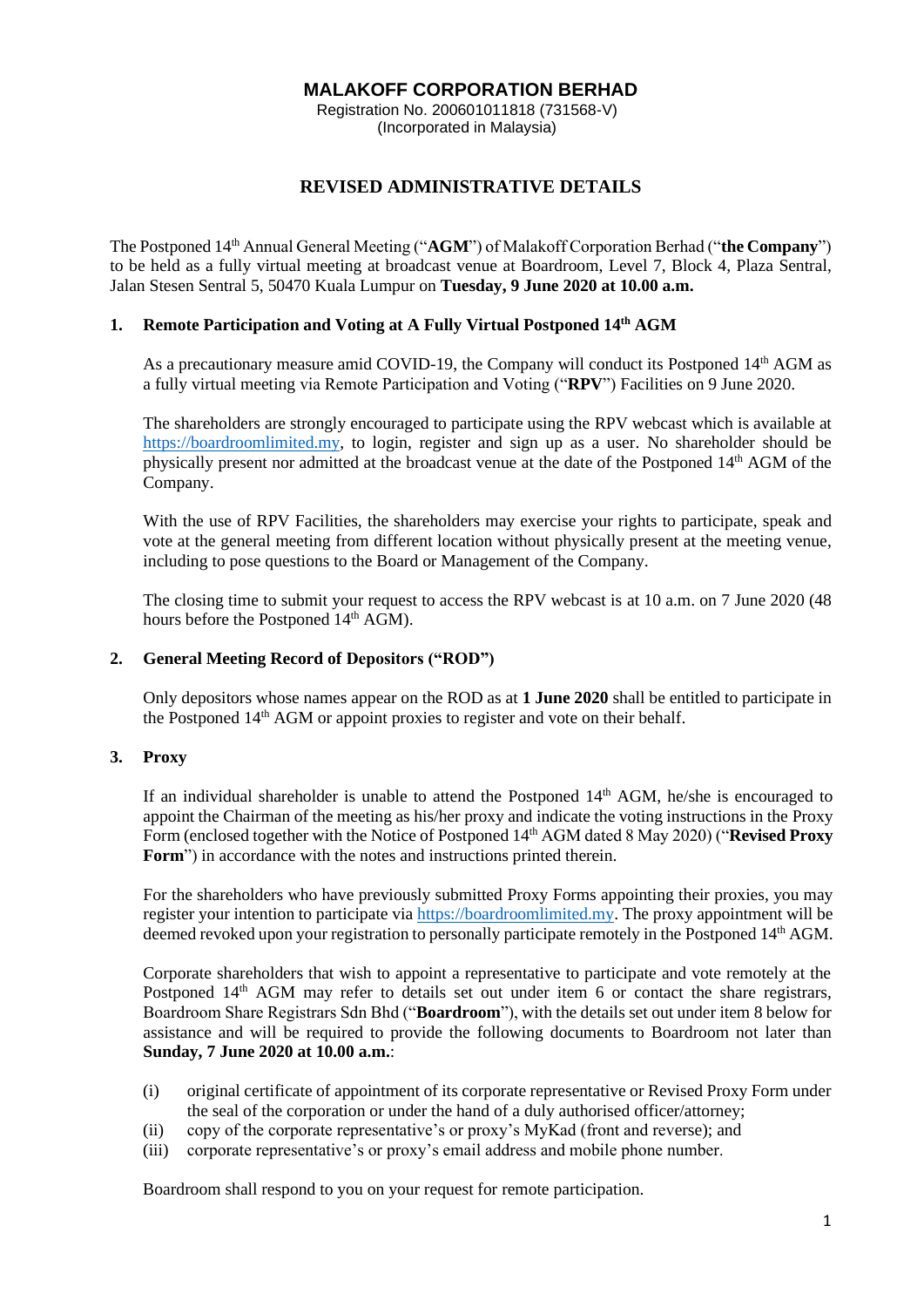The corporate shareholder (through corporate representative(s) or appointed proxy(ies) who is unable to attend the Postponed 14<sup>th</sup> AGM) is encouraged to appoint the Chairman of the meeting as its proxy and indicate the voting instruction in the Revised Proxy Form in accordance with the notes and instructions printed therein.

In respect of the beneficiaries of the shares under a nominee company's CDS account ("**NC members**") who wish to participate and vote remotely at the Postponed 14<sup>th</sup> AGM, the NC member(s) can request its nominee company to appoint him/her as a proxy to participate and vote remotely at the postponed 14<sup>th</sup> AGM. The nominee company may refer to details set out under item 6 or contact Boardroom's officer with the details set out under item 8 below for assistance and will be required to provide the following documents to Boardroom not later than **Sunday, 7 June 2020 at 10.00 a.m.**:

- (i) original Revised Proxy Form under the seal of the nominee company;
- (ii) copy of the proxy's MyKad (front and reverse); and
- (iii) proxy's email address and mobile phone number.

Boardroom shall respond to you on your request for remote participation

### **4. Shareholders' Right to Speak**

The shareholders may use the query box facility on the RPV webcast to transmit your question to the Chairman/Board. The Chairman/Board will try to address and answer the relevant questions during the Questions and Answers session.

### **5. Poll Voting**

The voting at the Postponed 14<sup>th</sup> AGM will be conducted by way of poll in accordance with Paragraph 8.29A of the Main Market Listing Requirements of Bursa Malaysia Securities Berhad.

The Company's share registrars/poll administrator, Boardroom, will assist to conduct the poll by way of electronic voting and the independent scrutineers will verify and validate the poll results. Upon the completion of the voting session for the Postponed  $14<sup>th</sup>$  AGM, the scrutineers will verify the poll results followed by the Chairman's announcement whether the resolutions are duly passed.

## **6. RPV Facilities**

Please note that this option is available to **(i) individual members; (ii) corporate shareholder; (iii) Authorised Nominee; and (iv) Exempt Authorised Nominee.**

If you choose to participate in the meeting online, you will be able to view live webcast of the meeting, submit questions to the Chairman and submit your votes in real time whilst the meeting is in progress.

Kindy follow the steps below on how to request for login ID and password.

### **Step 1 – Register Online with Boardroom Smart Investor Portal (for first time registration only)**

*[Note: If you have already signed up with Boardroom Smart Investor Portal, you are not required to register again. You may proceed to Step 2. Submit request for Remote Participation user ID and password.]* 

- a. Access website [https://boardroomlimited.my](https://boardroomlimited.my/)
- b. Click  $\langle$  Login  $\rangle$  and click  $\langle$  Register  $\rangle$  to sign up as a user.
- c. Complete registration and upload softcopy of MyKAD (front and back) or Passport.
- d. Please enter a valid email address and wait for Boardroom's email verification.
- e. Your registration will be verified and approved within one business day and an email notification will be provided.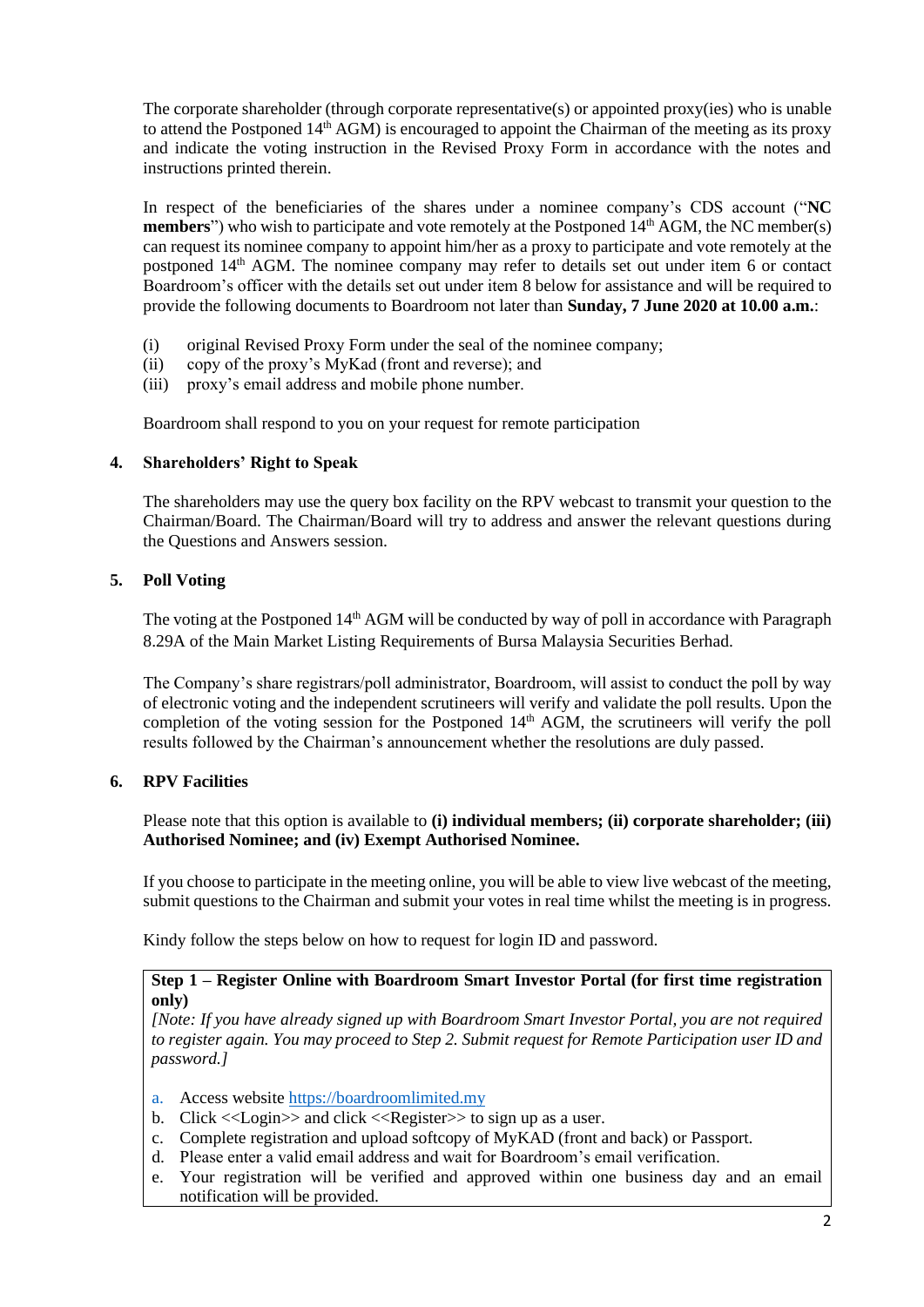## **Step 2 – Submit Request for Remote Participation User ID and Password**

*[Note: The registration for remote access will be opened on 8 May 2020]*

### **Individual Members**

- Login to [https://boardroomlimited.my](https://boardroomlimited.my/) using your user id and password above.
- Select "Hybrid/Virtual Meeting" from main menu and select the correct Corporate Event "Malakoff 14<sup>th</sup> AGM".
- Enter your CDS Account.
- Read and agree to the terms & condition and thereafter submit your request.

### **Corporate Shareholders**

Write in to [bsr.helpdesk@boardroomlimited.com](mailto:bsr.helpdesk@boardroomlimited.com) by providing the name of Member, CDS Account Number accompanied with the Certificate of Appointment of Corporate Representative or Form of Proxy to submit the request.

### **Authorised Nominee and Exempt Authorised Nominee**

- Write in to [bsr.helpdesk@boardroomlimited.com](mailto:bsr.helpdesk@boardroomlimited.com) by providing the name of Member, CDS Account Number accompanied with the Form of Proxy to submit the request.
- a. You will receive a notification from Boardroom that your request has been received and is being verified.
- b. Upon system verification against the AGM's Record of Depositories, you will receive an email from Boardroom either approving or rejecting your registration for remote participation.
- c. You will also receive your remote access user ID and password along with the email from Boardroom if your registration is approved.
- d. Please note that the closing time to submit your request is at 10:00am on 7 June 2020 (48 hours before the postponed  $14<sup>th</sup>$  AGM).

### **Step 3 – Login to Hybrid/ Virtual Meeting Portal**

*[Please note that the quality of the connectivity to Hybrid/Virtual Meeting Portal for live web cast as well as for remote online voting is highly dependent on the bandwidth and the stability of the internet connectivity available at the location of the remote users.]*

- a. The Hybrid/Virtual Meeting portal will be open for login starting **two hours (2 hours) before the commencement of AGM at 10:00 am on 9 June 2020**.
- b. Follow the steps given to you in the email along with your remote access user ID and password to login to the Hybrid/Virtual Meeting portal. (Refer to Step 2 above).
- c. The steps will also guide you how to view live web cast, ask questions and vote.
- d. The live web cast will end and the Messaging window will be disabled the moment the Chairman announces the closure of the AGM.
- e. You can now logout from Hybrid/Virtual Meeting Portal.

## **7. F&B & Door Gift**

There will be **NO distribution of food voucher or door gift** to shareholders.

## **8. Enquiry**

If you have any enquiry prior to the Postponed 14<sup>th</sup> AGM, please contact the following officers during office hours from 9.00 a.m. to 5.00 p.m. (Mondays to Fridays):